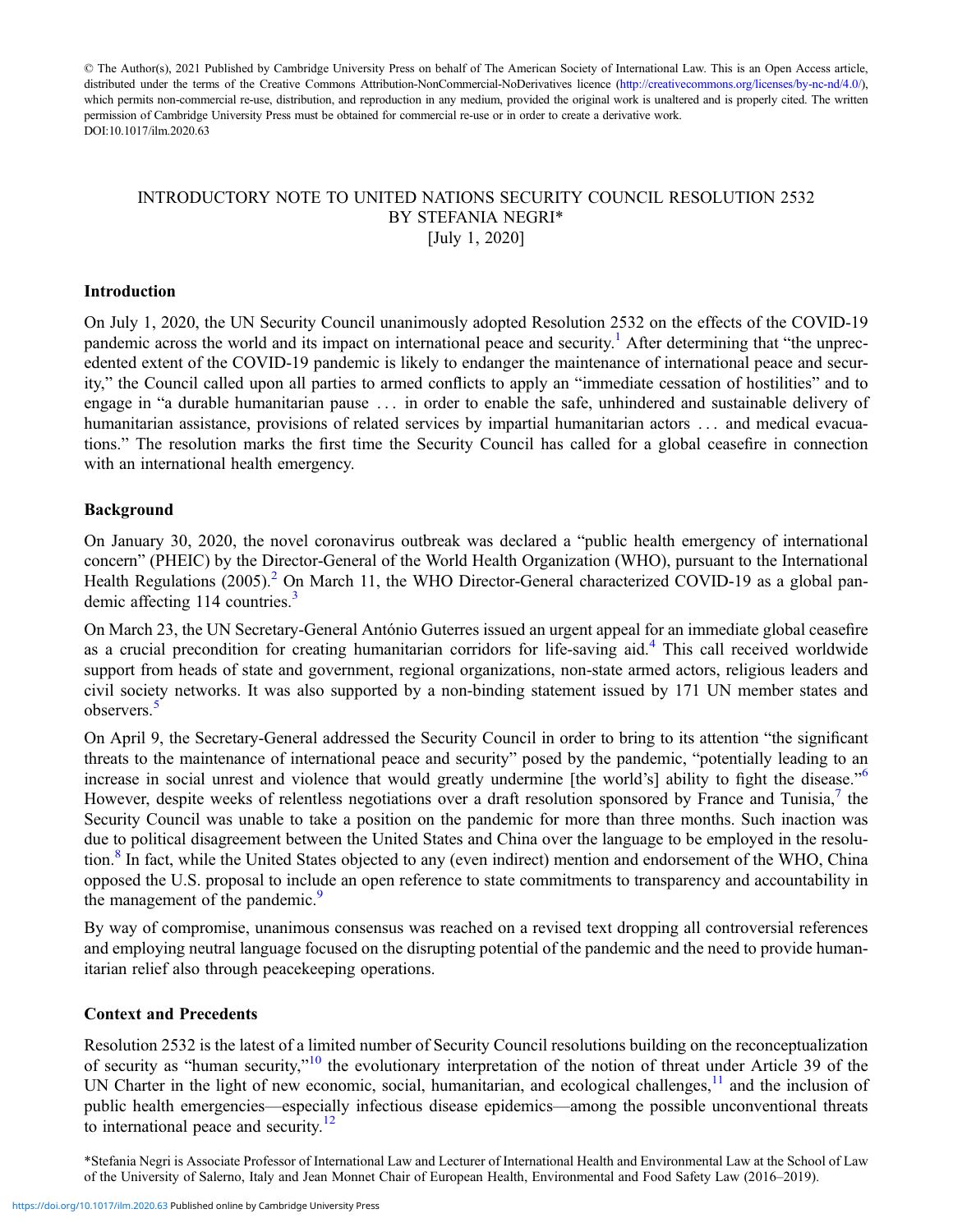In January 2000, the Security Council held its first meeting aimed at discussing a health issue as a security threat. That meeting was a landmark first step in the practice of the Council since its President recognized that the Council was "exploring a brand-new definition of world security," which would open up the door to seeing "security through a new and wider prism and, forever after, think[ing] about it according to a new and more expansive definition."<sup>[13](#page-3-0)</sup> On that occasion, the Security Council unanimously adopted Resolution 1308, recognizing that the HIV/AIDS pandemic represented a potential "risk to stability and security," especially in consideration of the possible adverse impact of the disease on the health of international personnel engaged in peacekeeping operations.<sup>[14](#page-3-0)</sup>

Following the Ebola outbreak in West Africa, on September 18, 2014, the Security Council held its first emergency meeting on a declared PHEIC and unanimously adopted Resolution 2177, which was sponsored by a record 130 states.<sup>[15](#page-3-0)</sup> In the preamble to the resolution, the Security Council recognized that "the peacebuilding and development gains of the most affected countries concerned could be reversed in light of the Ebola outbreak," and stressed that "the outbreak [was] undermining the stability of the most affected countries concerned and, unless contained, [could] lead to further instances of civil unrest, social tensions and a deterioration of the political and security climate." Against this backdrop, the Council determined that "the unprecedented extent of the Ebola outbreak in Africa constitute[d] a threat to international peace and security." Resolution 2177 recognized the leading role played by the WHO, recalled the International Health Regulations (2005) and underscored the importance of abiding by the commitments stemming therefrom, while urging WHO member states to follow the temporary recommendations issued by the WHO Director-General.

Building on Resolution 2177, on October 30, 2018, the Security Council unanimously adopted Resolution 2439 on the Ebola outbreak in Democratic Republic of Congo (DRC). This resolution called for an immediate cessation of hostilities by all armed groups and commended the important positive role of MONUSCO, the peacekeeping mission established by the Security Council in 2010, for the support given to the DRC government in responding to Ebola. It also stressed the crucial and continued need for a WHO-coordinated international response and encouraged the DRC, the WHO and other responders to continue to improve transparency and accuracy of data reporting.<sup>[16](#page-3-0)</sup>

Unlike these precedents, Resolution 2532 avoided all references to the WHO and recognized the United Nations as the key coordinating actor in the global international response to the pandemic, although it did mention General Assembly Resolution 74/270, which instead recognized the crucial role played by the WHO.<sup>[17](#page-3-0)</sup> Moreover, in contrast to Resolution 2177, the operative paragraphs of Resolution 2532 focused on humanitarian assistance and made the Secretary-General's call for a global ceasefire its flagship topic, serving the purposes of both pandemic response and the maintenance of international peace and security. However, unlike other resolutions demanding ceasefires and encouraging peace processes, Resolution 2532 did not threaten the application of any enforcement measures on states or targeted sanctions on non-state actors involved in armed conflict for non-compliance with the Security Council's request.

# Legal Framework

In line with a practice that was quite common in the past, Resolution 2532 shares with its predecessors the fact that none of them clarifies the specific provision of the UN Charter under which the Security Council is acting. It was noted that in determining that the pandemic "is likely to endanger the maintenance of international peace and security," the Council employed a language that clearly recalls Chapter VI. This was interpreted as either the tool to reach consensus over the proposed draft, or the Council's deliberate choice "to pursue a preventive approach shaped on Chapter VI."<sup>[18](#page-3-0)</sup>

However, as aptly observed, it cannot be overlooked that the distinction between Chapter VI and Chapter VII is blurred and that, "The difference between a potential 'danger' and a current 'threat' to peace and international secur-ity ... is difficult to define in the abstract."<sup>[19](#page-3-0)</sup> Moreover, it may well happen that the legal basis for a Security Council resolution is connected to one chapter, while the operative part refers to another. This may be the case when the Council decides upon measures under Chapter VII while the preamble to the resolution "avoids stating the existence of a threat to the peace or a breach of the peace and qualifies the situation in which it is intervening with terms that bring it within the situations covered by Chapter VI.<sup>3[20](#page-3-0)</sup> Resolution 2532 seems to fit perfectly with this scenario,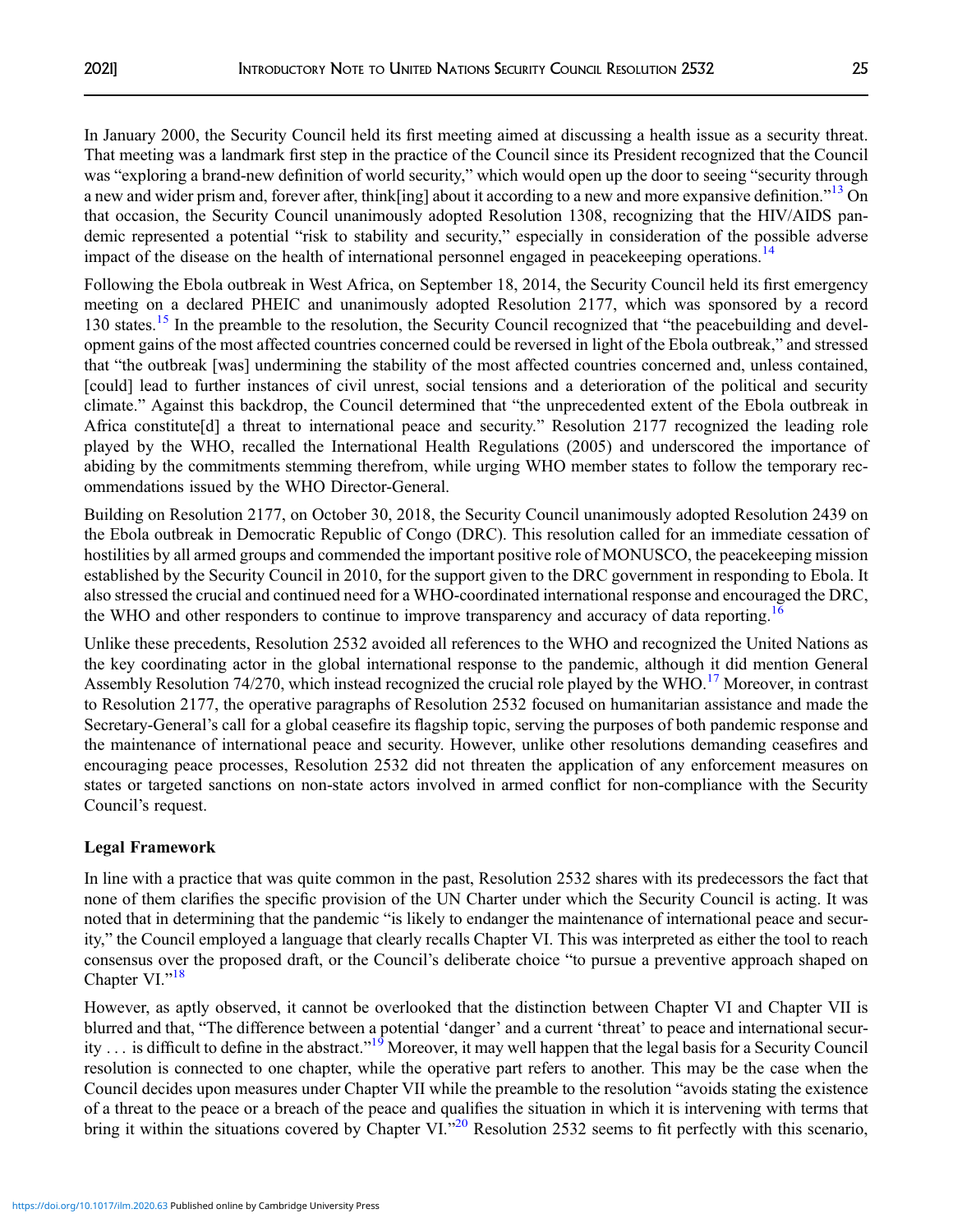<span id="page-2-0"></span>since the Council's demand for an immediate global ceasefire falls squarely within the category of provisional measures under Article 40 of the Charter, while the preamble is more akin to Chapter VI language. In similar cases, it would be correct to classify the act under either Chapter VI or Chapter VII by giving pre-eminence to the operative paragraphs as the most important part of the resolution.<sup>[21](#page-3-0)</sup>

#### Significance and Outlook

Resolution 2532 is especially noteworthy since it is the first ever Security Council resolution calling for a global ceasefire and a "durable humanitarian pause" aimed at enabling a coordinated international response to a public health emergency of global concern. Rather than pointing to enforcement measures, in requesting the Secretary-General "to provide updates to the Security Council on the UN efforts to address the COVID-19 pandemic in coun-tries in situations of armed conflict or affected by humanitarian crises,"<sup>[22](#page-3-0)</sup> Resolution 2532 offers Guterres a platform to keep the Council up to date on how the pandemic is affecting the international security landscape. In addition to the resolution's substantive importance, it is probably this procedural aspect that is most promising in terms of the future. Indeed, as it was suggested, the Secretary-General should take advantage of this opportunity to "take an expansive view of his mandate to report on COVID-19 to the Council—offering Council members early warnings of potential virus-related crises and conflicts based on UN economic and humanitarian analysis as well as political reporting."<sup>[23](#page-3-0)</sup>

#### ENDNOTES

- 1 S.C. Res. 2532, Maintenance of International Peace and Security (July 1, 2020). Due to the extraordinary situation caused by the pandemic, the resolution was approved pursuant to the special written voting procedure indicated in a letter of the Security Council's Chinese President dated March 27, 2020 (U.N. Doc. S/2020/253, Mar. 31, 2020).
- 2 See art. 12 of the International Health Regulations (2005), World Health Assembly Res. WHA58.3 (May 23, 2005), in Fifty-Eighth World Health Assembly: Resolutions and Decisions, at 10, WHO Doc. WHA58/2005/REC/1 (2005).
- 3 WHO Director-General's Opening Remarks at the Media Briefing on COVID-19 (Mar. 11, 2020), [https://www.who.](https://www.who.int/director-general/speeches/detail/who-director-general-s-opening-remarks-at-the-media-briefing-on-covid-19–11-march-2020) [int/director-general/speeches/detail/who-director-general-s](https://www.who.int/director-general/speeches/detail/who-director-general-s-opening-remarks-at-the-media-briefing-on-covid-19–11-march-2020)[opening-remarks-at-the-media-brie](https://www.who.int/director-general/speeches/detail/who-director-general-s-opening-remarks-at-the-media-briefing-on-covid-19–11-march-2020)fing-on-covid-19–11 [march-2020](https://www.who.int/director-general/speeches/detail/who-director-general-s-opening-remarks-at-the-media-briefing-on-covid-19–11-march-2020).
- 4 U.N. Secretary-General's Appeal for Global Ceasefire (Mar. 23, 2020), [https://www.un.org/sg/en/content/sg/statement/](https://www.un.org/sg/en/content/sg/statement/2020-03-23/secretary-generals-appeal-for-global-ceasefire) [2020-03-23/secretary-generals-appeal-for-global-cease](https://www.un.org/sg/en/content/sg/statement/2020-03-23/secretary-generals-appeal-for-global-ceasefire)fire.
- 5 See Update on the Secretary-General's Appeal for a Global Ceasefire (Apr. 2, 2020), https://reliefweb.int/report/world/ update-secretary-general-s-appeal-global-ceasefire-02-april-2020; COVID-19: 59 Countries Support Antonio Guterres' Call for a Global Ceasefire (Apr. 20, 2020), [https://onu.](https://onu.delegfrance.org/COVID-19-59-countries-support-Antonio-Guterres-s-call-for-an-immediate-global) [delegfrance.org/COVID-19-59-countries-support-Antonio-](https://onu.delegfrance.org/COVID-19-59-countries-support-Antonio-Guterres-s-call-for-an-immediate-global)[Guterres-s-call-for-an-immediate-global;](https://onu.delegfrance.org/COVID-19-59-countries-support-Antonio-Guterres-s-call-for-an-immediate-global) Statement of support by 171 UN Member States, Non-Member Observer States, and Observers to the UN Secretary-General's Appeal for a Global Ceasefire amid the COVID-19 Pandemic (June 22, 2020), [https://reliefweb.int/report/world/statement-support-171-un](https://reliefweb.int/report/world/statement-support-171-un-member-states-non-member-observer-states-and-observers-un)[member-states-non-member-observer-states-and-observers-un.](https://reliefweb.int/report/world/statement-support-171-un-member-states-non-member-observer-states-and-observers-un)
- 6 U.N. Secretary-General's Remarks to the Security Council on the COVID-19 Pandemic (Apr. 9, 2020), [https://www.un.](https://www.un.org/sg/en/content/sg/statement/2020-04-09/secretary-generals-remarks-the-security-council-the-covid-19-pandemic-delivered) [org/sg/en/content/sg/statement/2020-04-09/secretary-generals](https://www.un.org/sg/en/content/sg/statement/2020-04-09/secretary-generals-remarks-the-security-council-the-covid-19-pandemic-delivered)[remarks-the-security-council-the-covid-19-pandemic-delivered](https://www.un.org/sg/en/content/sg/statement/2020-04-09/secretary-generals-remarks-the-security-council-the-covid-19-pandemic-delivered).
- 7 U.N. Doc. S/2020/607 (July 1, 2020). This draft resolution combined two different proposals advanced by France and Tunisia, respectively acting on behalf of the Security Council's five permanent members and of the ten non-permanent members. While the draft resolution proposed by France focused on Guterres's call for a global ceasefire as part of a "humanitarian pause" to combat the pandemic, the Tunisian draft called for "an urgent, coordinated and united international action to curb the impact of COVID-19."
- 8 See US Blocks Vote on UN's Bid for Global Ceasefire Over Reference to WHO, THE GUARDIAN (May 8, 2020), [https://](https://www.theguardian.com/world/2020/may/08/un-ceasefire-resolution-us-blocks-who) [www.theguardian.com/world/2020/may/08/un-cease](https://www.theguardian.com/world/2020/may/08/un-ceasefire-resolution-us-blocks-who)fire-reso[lution-us-blocks-who](https://www.theguardian.com/world/2020/may/08/un-ceasefire-resolution-us-blocks-who); Louis Balmond, Le Conseil de Sécurité des Nations Unies Face à la Pandémie de Covid-19 : Pourquoi ce Silence ?, PAIX ET SÉCURITÉ EUROPÉENNE ET INTERNATIONALE (June 27, 2020), [http://revel.unice.fr/psei/index.](http://revel.unice.fr/psei/index.html?id=2219%23tocto2n4) [html?id=2219#tocto2n4.](http://revel.unice.fr/psei/index.html?id=2219%23tocto2n4)
- 9 Both States included their arguments in their respective declarations of vote. The Statement by the U.S. Permanent Mission reads: "While the United States generally supports resolution 2532 (2020), adopted today, we would like to note that it does not include crucial language to emphasize transparency and data-sharing as critical aspects in fighting this virus. We consistently expressed this concern throughout the consultation process on the resolution." (U.N. Doc. S/2020/638, Annex 23). The Chinese Statement reads: "China appreciates that the resolution refers to Assembly resolution 74/270, which reflects Member States' full recognition of the central role played by the United Nations and the World Health Organization in the global fight against COVID-19." (U.N. Doc. S/ 2020/638, Annex 17).
- 10 See Commission on Human Security, Human Security Now (2003); A More Secure World: Our Shared Responsibility, Report of the Secretary-General's High-level Panel on Threats, Challenges and Change, U.N. Doc. A/59/565 (Dec.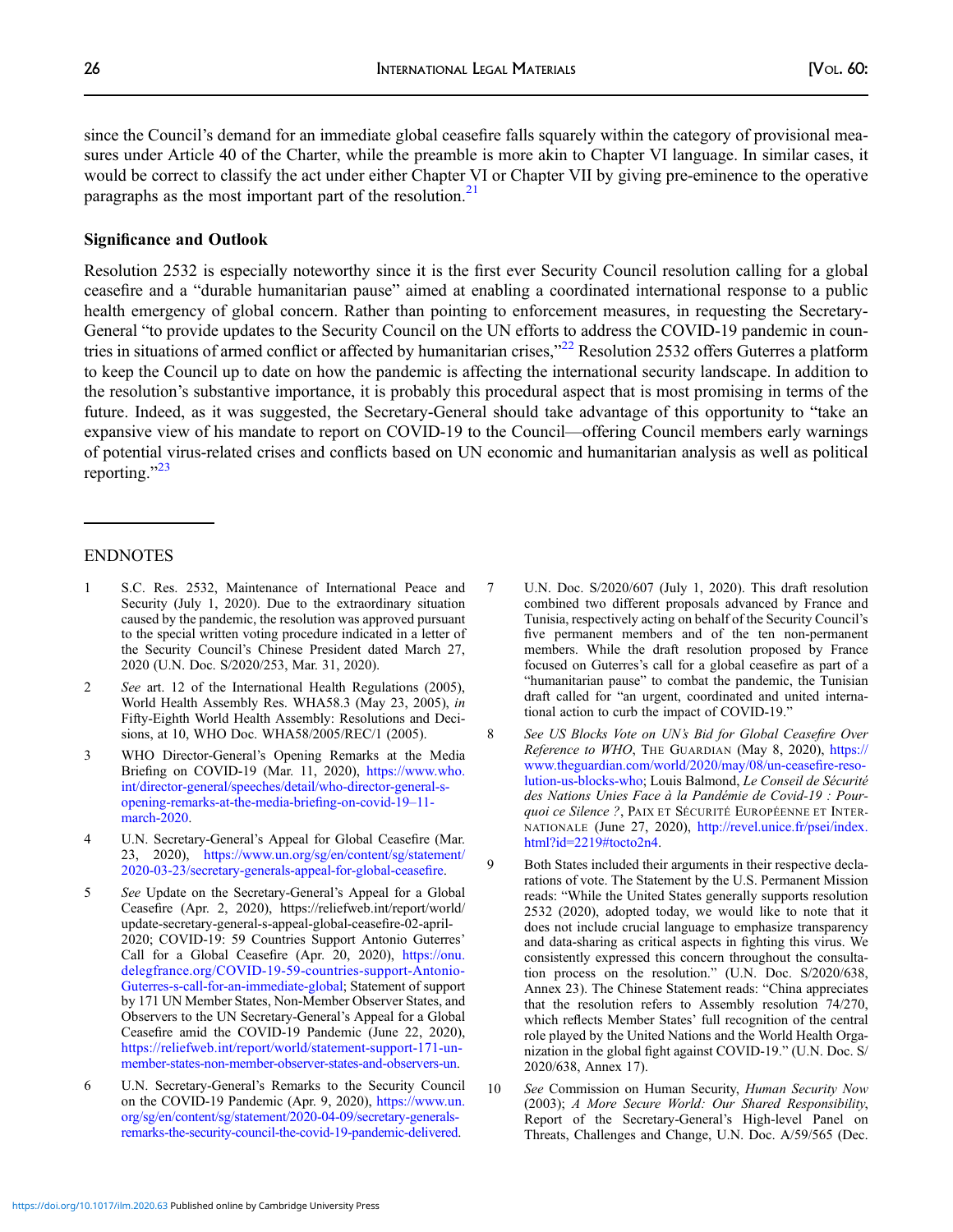<span id="page-3-0"></span>2, 2004); In Larger Freedom: Towards Development, Security and Human Rights for All, Report of the Secretary-General, U.N. Doc. A/59/2005 (Mar. 21, 2005).

- 11 The UN Security Council has reinterpreted the notion of "threat" since its 1992 Presidential Statement affirming that "the international community . . . faces new challenges in the search for peace . . . The non-military sources of instability in the economic, social, humanitarian and ecological fields have become threats to peace and security". See U.N. SCOR, 3046th mtg, U.N. Doc. S/PV.3046 (Jan. 31, 1992), agenda item "The Responsibility of the Security Council in the maintenance of international peace and security", Statement by the President on behalf of the Council. Building on this broadened vision, some later presidential statements identified public health, the proliferation of small arms and light weapons, transnational organized crime, piracy, drugs, human trafficking and the impact of climate change as new challenges to peace and security: U.N. Press Release SC/10036 and S.C. Pres. Statements 2010/18 (Sept. 23, 2010) and 2011/15 (July 20, 2011). See also U.N. SCOR, 8144th mtg, U.N. Doc. S/PV.8144, agenda item "Maintenance of International Peace and Security. Addressing Complex Contemporary Challenges to International Peace and Security" (Dec. 20, 2017), at 51.
- 12 On the health-security paradigm, see Stefania Negri, Communicable Disease Control, in RESEARCH HANDBOOK ON GLOBAL HEALTH LAW 265, 291–97 (Gian Luca Burci & Brigit Toebes eds., 2018).
- 13 U.N. SCOR, 4087th mtg, U.N. Doc. S/PV.4087 (Jan. 10, 2000), agenda item "The Impact of AIDS on Peace and Security in Africa", Statement by the President.
- 14 S.C. Res. 1308, Responsibility of the Security Council in the Maintenance of International Peace and Security: HIV/AIDS and International Peace-keeping Operations ¶ 1 (July 17, 2000).
- 15 S.C. Res. 2177, Peace and Security in Africa (Sept. 18, 2014). See Pia Acconci, The Reaction to the Ebola Epidemic within

the United Nations Framework. What Next for the World Health Organization?, 18 MAX PLANCK YEARBOOK OF UNITED NATIONS LAW 405 (2014); Gian Luca Burci & Jacob Quirin, Ebola, WHO, and the United Nations: Convergence of Global Public Health and International Peace and Security, 18 ASIL INSIGHTS 25 (Nov. 14, 2014), [https://www.](https://www.asil.org/insights/volume/18/issue/25/ebola-who-and-united-nations-convergence-global-public-health-and) [asil.org/insights/volume/18/issue/25/ebola-who-and-united](https://www.asil.org/insights/volume/18/issue/25/ebola-who-and-united-nations-convergence-global-public-health-and)[nations-convergence-global-public-health-and](https://www.asil.org/insights/volume/18/issue/25/ebola-who-and-united-nations-convergence-global-public-health-and); Gian Luca Burci, Ebola, The Security Council and the Securitization of Public Health, QUESTIONS OF INTERNATIONAL LAW (Dec. 23, 2014), [http://www.qil-qdi.org/ebola-security](http://www.qil-qdi.org/ebola-security-council-securitization-public-health/)[council-securitization-public-health/](http://www.qil-qdi.org/ebola-security-council-securitization-public-health/); Ilja Richard Pavone, Ebola and Securitization of Health: UN Security Council Resolution 2177/2014 and Its Limits, in THE GOVERNANCE OF DISEASE OUTBREAKS—INTERNATIONAL HEALTH LAW: LESSONS FROM THE EBOLA CRISIS AND BEYOND 301 (Leonie Vierck, Pedro A. Villarreal, A. Katarina Weilert eds., 2017).

- 16 S.C. Res. 2439, Peace and Security in Africa ¶¶ 2, 4, 7 (Oct. 30, 2018).
- 17 G.A. Res. 74/270, Global Solidarity to Fight the Coronavirus Disease 2019 (COVID-19) (Apr. 2, 2020).
- 18 Maurizio Arcari, Some Thoughts in the Aftermath of Security Council Resolution 2532 (2020) on Covid-19, QUESTIONS OF INTERNATIONAL LAW, ZOOM-OUT 59, 64–65 (Aug. 31, 2020).
- 19 BENEDETTO CONFORTI & CARLO FOCARELLI, THE LAW AND PRACTICE OF THE UNITED NATIONS  $190$  ( $5<sup>th</sup>$  rev. ed., 2016).
- 20 Id. at 192.
- 21 Id.
- 22 S.C. Res. 2532, *supra* note 1, 1 5.
- 23 Richard Gowan & Ashish Pradhan, Salvaging the Security Council's Coronavirus Response (Aug. 4, 2020), [https://relief](https://reliefweb.int/report/world/salvaging-security-council-s-coronavirus-response)[web.int/report/world/salvaging-security-council-s-coronavi](https://reliefweb.int/report/world/salvaging-security-council-s-coronavirus-response)[rus-response.](https://reliefweb.int/report/world/salvaging-security-council-s-coronavirus-response)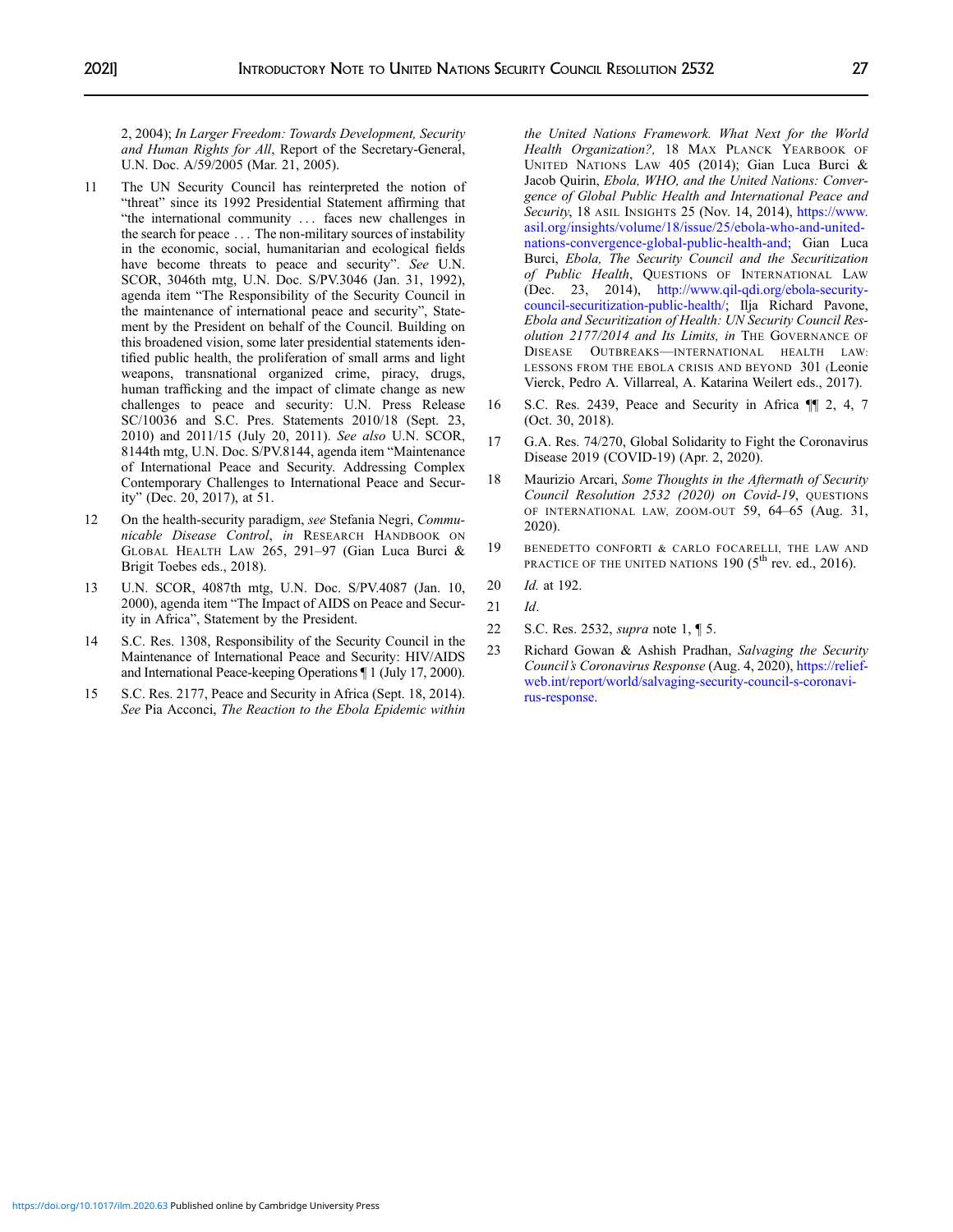# UNITED NATIONS SECURITY COUNCIL RESOLUTION 2532\* [July 1, 2020]



Distr.: General 1 July 2020

# Resolution 2532 (2020) Adopted by the Security Council on 1 July 2020

## The Security Council,

Recalling its primary responsibility for the maintenance of international peace and security,

Reaffirming the principles and purposes of the Charter of the United Nations,

Expressing grave concern about the devastating impact of the COVID-19 pandemic across the world, especially in countries ravaged by armed conflicts, or in post-conflict situations, or affected by humanitarian crises,

Recognizing that conditions of violence and instability in conflict situations can exacerbate the pandemic, and that inversely the pandemic can exacerbate the adverse humanitarian impact of conflict situations,

Recognizing that the peacebuilding and development gains made by countries in transition and post-conflict countries could be reversed in light of the COVID-19 pandemic outbreak,

Underscoring that combating this pandemic requires greater national, regional and international cooperation and solidarity, and a coordinated, inclusive, comprehensive and global international response with the United Nations playing a key coordinating role,

Commending the continued contribution and commitment of national and international health and humanitarian relief personnel to respond urgently to the COVID-19 pandemic,

Recognizing efforts and measures proposed by the Secretary-General concerning the response to the potential impact of the COVID-19 pandemic to conflict-affected countries, in particular his appeal for an immediate global ceasefire,

Having considered the resolution 74/270 "Global solidarity to fight the coronavirus disease 2019 (COVID-19)" adopted by the UN General Assembly on April 2nd 2020,

Acknowledging the launch of the Global Humanitarian Response Plan for COVID-19 by the United Nations, which puts the people at the center of the response,

Considering that the unprecedented extent of the COVID-19 pandemic is likely to endanger the maintenance of international peace and security,

\*This text was reproduced and reformatted from the text available at the United Nations website (visited November 10, 2020), https://undocs. org/en/S/RES/2532(2020).